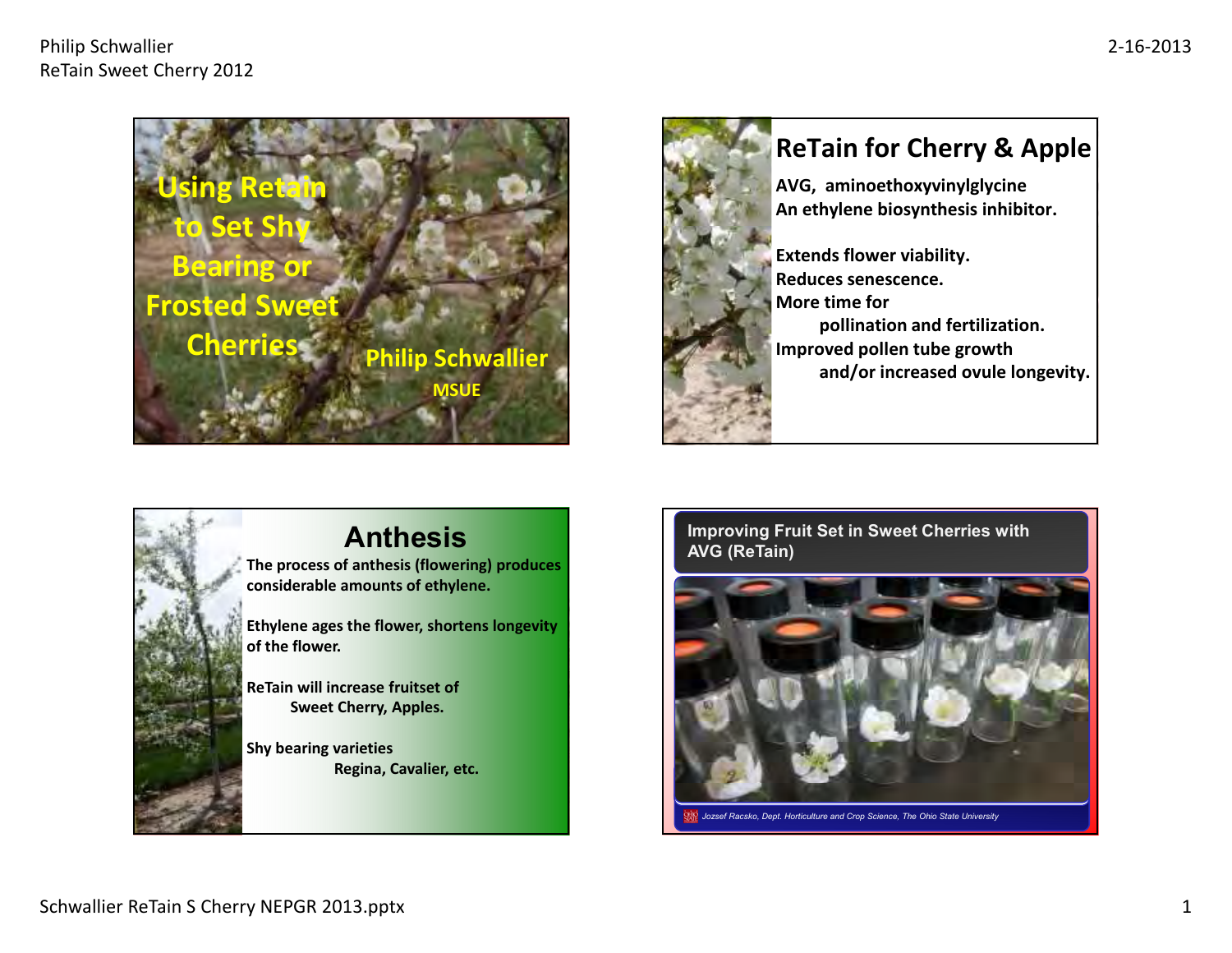### Philip SchwallierReTain Sweet Cherry 2012







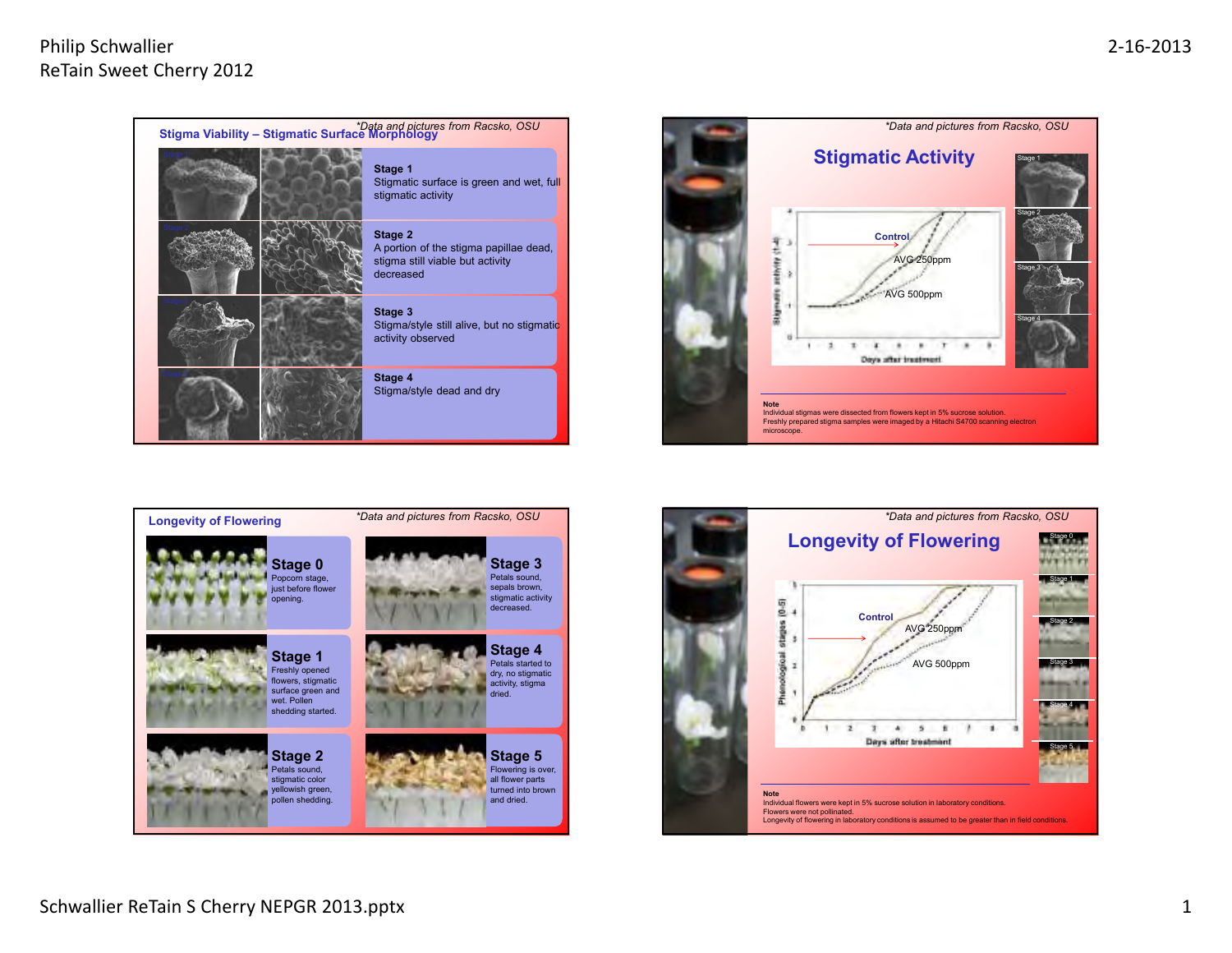### Philip SchwallierReTain Sweet Cherry 2012





# ReTain Sweet Cherry 2012<sup>A</sup> "Frosty" Year

Retain was applied at full rate by handgun to the drip point during the popcorn stage of 3 cherry varieties. Counts were made of flower clusters and fruit on marked limbs.

1 pouch/acre equivalent rate.

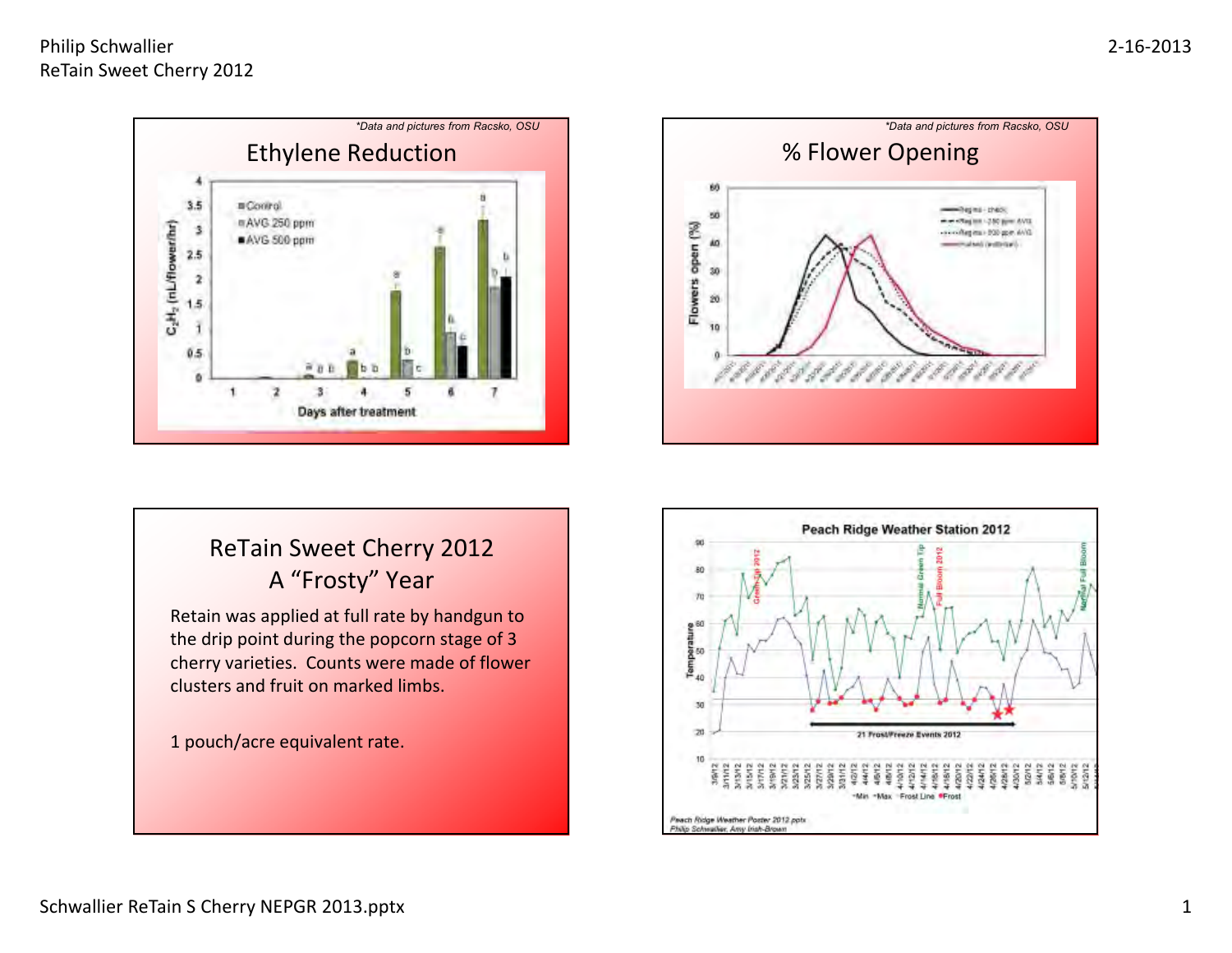





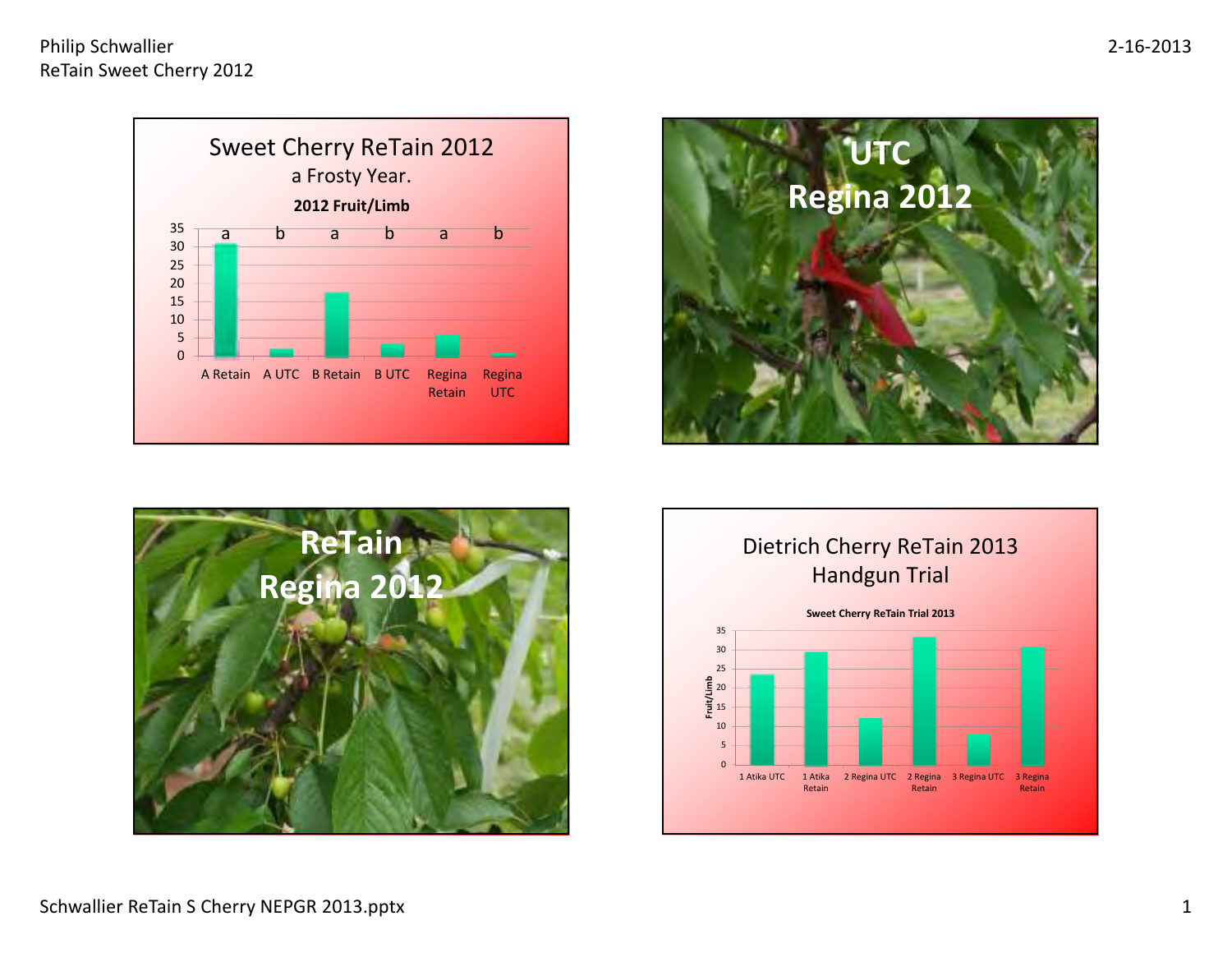





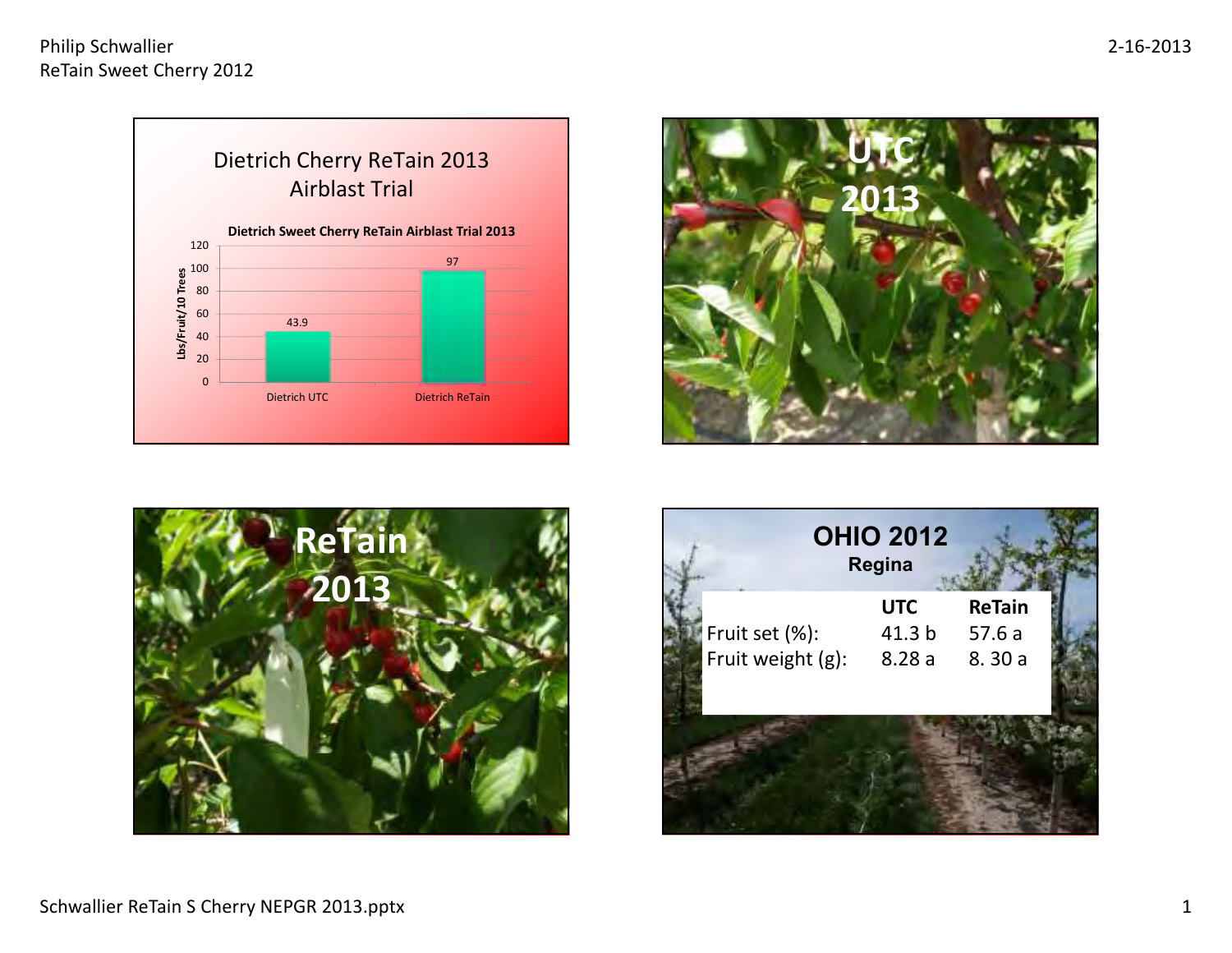





# ReTain for Cherry & Apple

AVG aminoethoxyvinylglycineAVG is an ethylene biosynthesis inhibitor.

Extends flower viability.Reduces Senescence.More time for pollination and fertilization.